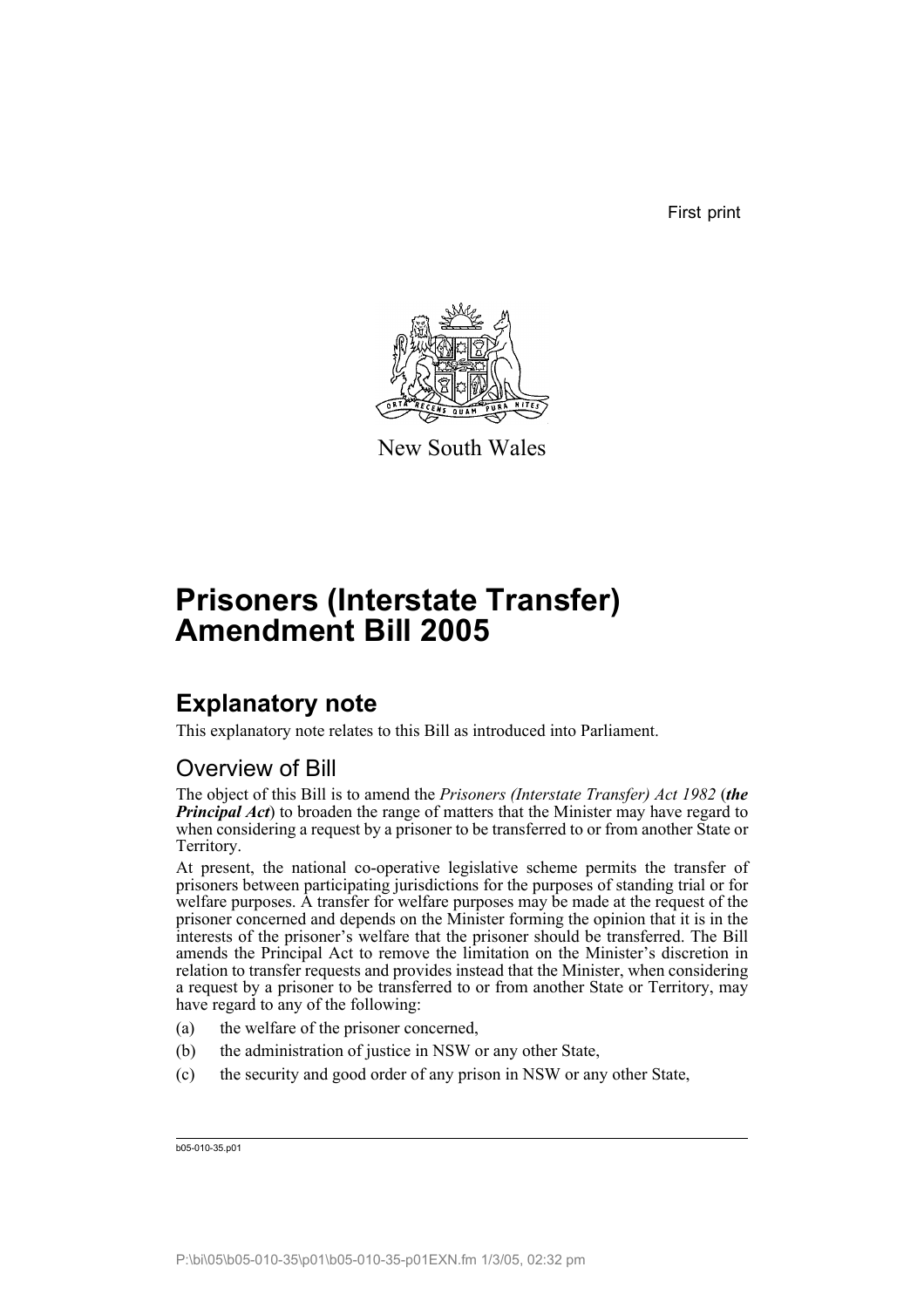Explanatory note

- (d) the safe custody of the prisoner,
- (e) the protection of the community in NSW or any other State,
- (f) any other matter the Minister considers relevant.

### Outline of provisions

**Clause 1** sets out the name (also called the short title) of the proposed Act.

**Clause 2** provides for the commencement of the proposed Act on a day or days to be appointed by proclamation.

**Clause 3** is a formal provision that gives effect to the amendments to the *Prisoners (Interstate Transfer) Act 1982* set out in Schedule 1.

**Schedule 1** contains the amendments to the *Prisoners (Interstate Transfer) Act 1982* described in the Overview above.

Explanatory note page 2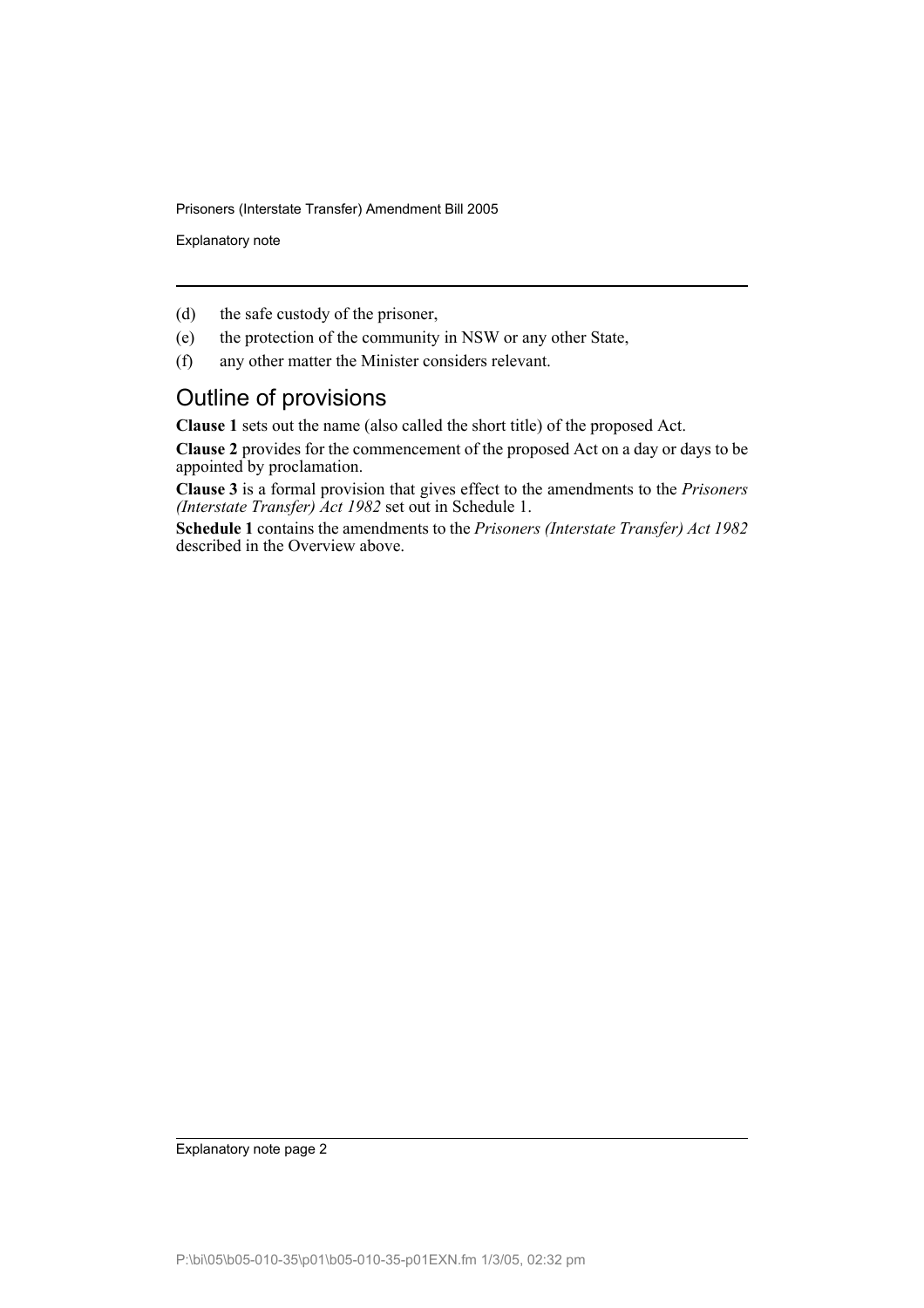First print



New South Wales

# **Prisoners (Interstate Transfer) Amendment Bill 2005**

## **Contents**

|                                                       | Page |
|-------------------------------------------------------|------|
| Name of Act                                           |      |
| Commencement                                          | 2.   |
| Amendment of Prisoners (Interstate Transfer) Act 1982 |      |
| No 104                                                |      |
| Schedule 1 Amendments                                 | 3    |
|                                                       |      |

b05-010-35.p01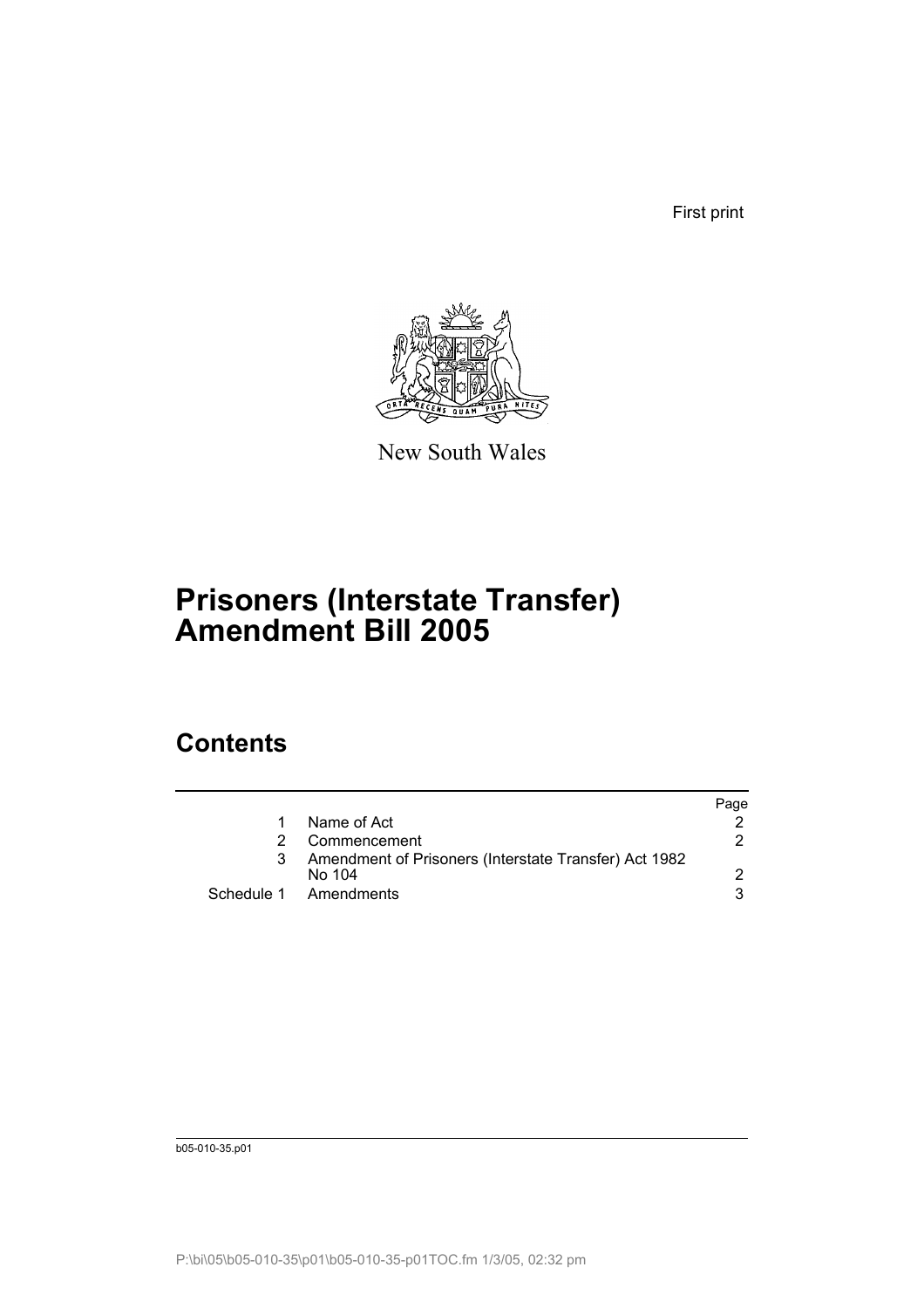**Contents** 

Page

Contents page 2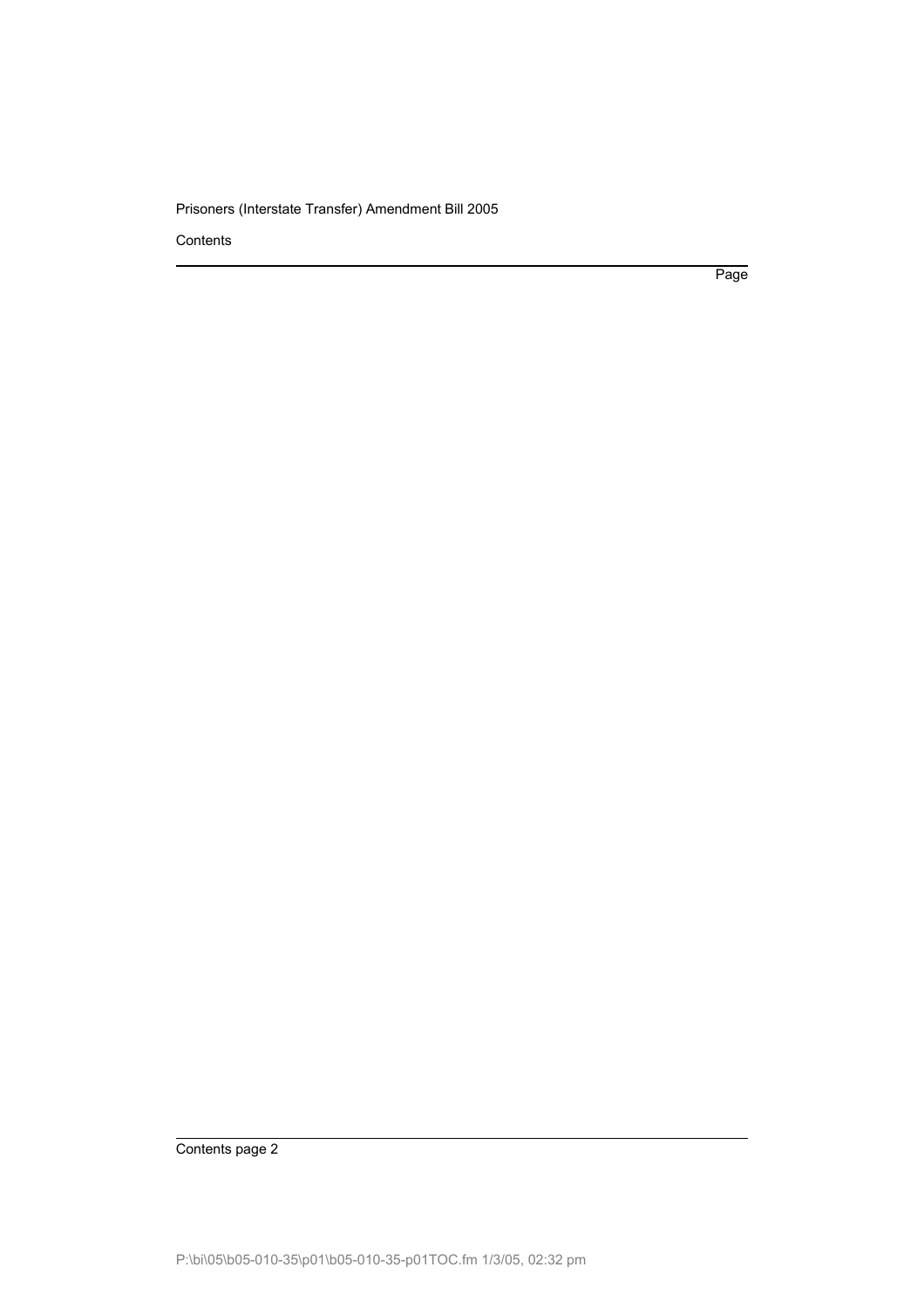

New South Wales

# **Prisoners (Interstate Transfer) Amendment Bill 2005**

No , 2005

#### **A Bill for**

An Act to amend the *Prisoners (Interstate Transfer) Act 1982* to make further provision with respect to interstate transfers at the request of prisoners; and for other purposes.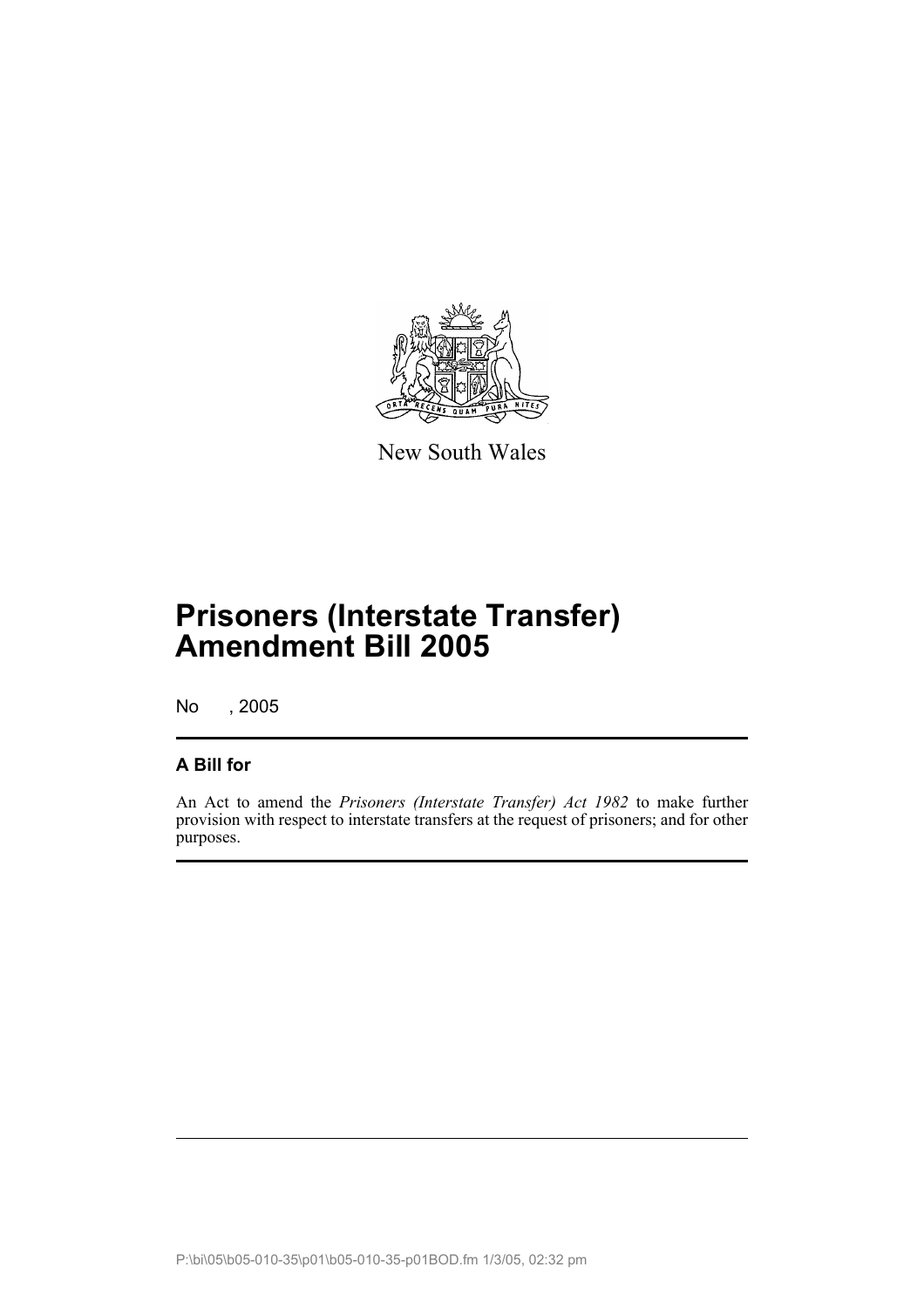|   | The Legislature of New South Wales enacts:                                           | 1             |  |
|---|--------------------------------------------------------------------------------------|---------------|--|
| 1 | Name of Act                                                                          | $\mathcal{P}$ |  |
|   | This Act is the Prisoners (Interstate Transfer) Amendment Act 2005.                  | 3             |  |
| 2 | <b>Commencement</b>                                                                  |               |  |
|   | This Act commences on a day or days to be appointed by proclamation.                 | 5             |  |
| 3 | Amendment of Prisoners (Interstate Transfer) Act 1982 No 104                         |               |  |
|   | The Prisoners (Interstate Transfer) Act 1982 is amended as set out in<br>Schedule 1. | 7<br>8        |  |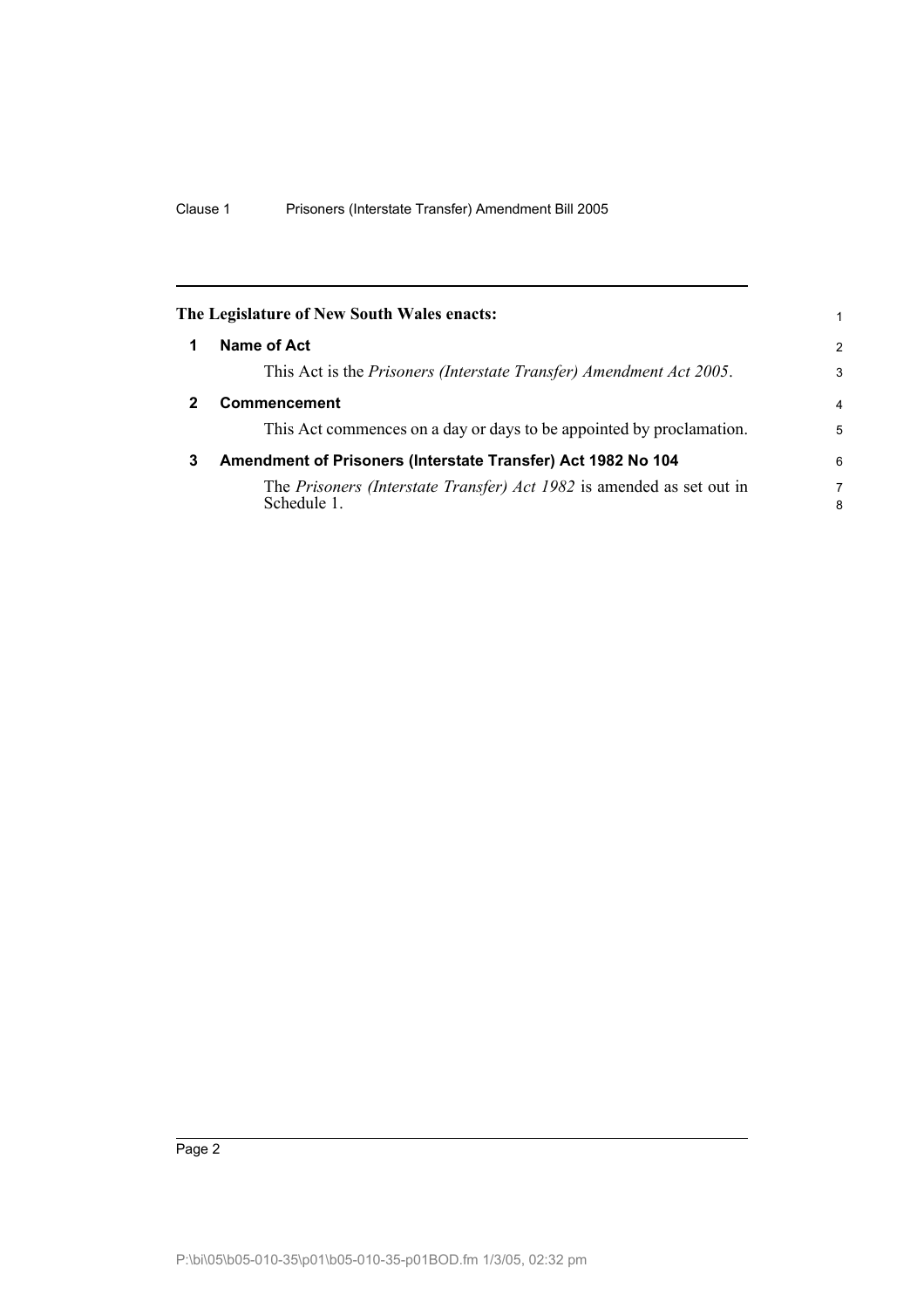Amendments Schedule 1

(Section 3)

1

2

### **Schedule 1 Amendments**

| [1]   | Part 2, heading                                                                                                                             |     |                                                                                 | 3        |
|-------|---------------------------------------------------------------------------------------------------------------------------------------------|-----|---------------------------------------------------------------------------------|----------|
|       | Omit "Transfer for prisoner's welfare".                                                                                                     |     |                                                                                 | 4        |
|       | Insert instead "Transfer at request of prisoner".                                                                                           |     |                                                                                 |          |
| $[2]$ | Section 7 Requests for, and orders of, transfer                                                                                             |     |                                                                                 |          |
|       | Omit "in the interests of the welfare of the prisoner" wherever occurring in<br>section $7(1)(b)$ , $(3)(b)$ and $(5)(b)$ .                 |     |                                                                                 |          |
| $[3]$ | <b>Section 10A</b>                                                                                                                          |     |                                                                                 | 9        |
|       | Insert after section 10:                                                                                                                    |     |                                                                                 | 10       |
|       | 10A<br>Matters to which Minister may have regard                                                                                            |     |                                                                                 | 11       |
|       | In forming an opinion or exercising any discretion under this<br>Part, the Minister may have regard to any one or more of the<br>following: |     |                                                                                 |          |
|       |                                                                                                                                             | (a) | the welfare of the prisoner concerned,                                          | 15       |
|       |                                                                                                                                             | (b) | the administration of justice in this or any other State,                       | 16       |
|       |                                                                                                                                             | (c) | the security and good order of any prison in this or any<br>other State,        | 17<br>18 |
|       |                                                                                                                                             | (d) | the safe custody of the prisoner,                                               | 19       |
|       |                                                                                                                                             | (e) | the protection of the community in this or any other State,                     | 20       |
|       |                                                                                                                                             | (f) | any other matter the Minister considers relevant.                               | 21       |
| [4]   | <b>Section 11 Reports</b>                                                                                                                   |     |                                                                                 | 22       |
|       | Omit "may have regard to reports" from section 11 (1).                                                                                      |     |                                                                                 | 23       |
|       | Insert instead "by reference to reports".                                                                                                   |     |                                                                                 | 24       |
| [5]   | Section 23 Provisions ancillary to section 20                                                                                               |     |                                                                                 | 25       |
|       | $(1)$ (a).                                                                                                                                  |     | Omit "it is in the interests of the welfare of the person that" from section 23 | 26<br>27 |